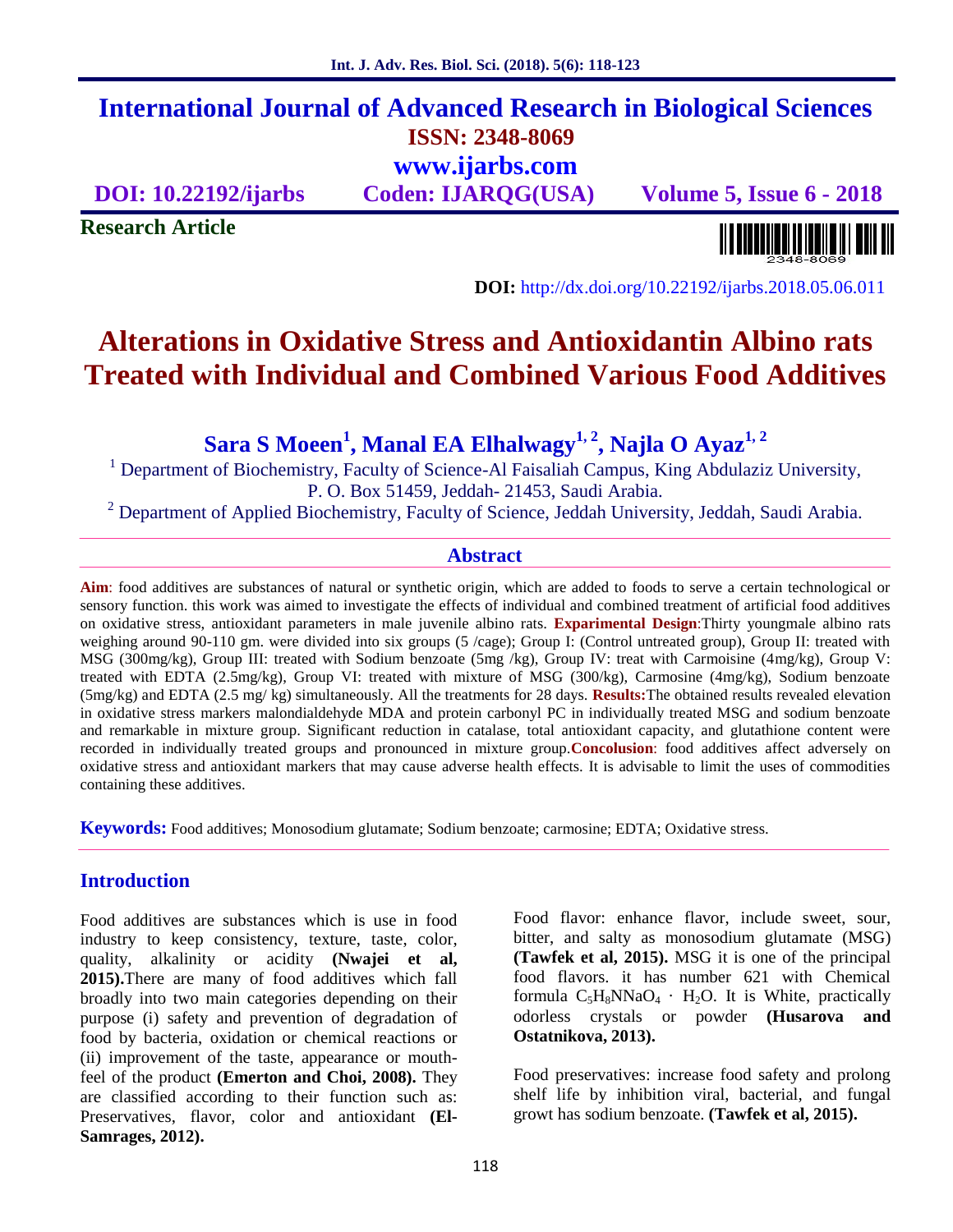Sodium benzoate It is the sodium salt of the non essential aminoacid glutamic acid, sodium benzoate it has number E211. IT is the sodium salt of benzene carboxylic acid (benzoic acid) with the chemical formula C7H5NaO<sup>2</sup> **(Mpountoukas et al, 2008; Shahmohammadi et al, 2016).**

Food color: substance that promote color added to food, drink and candyas Carmoisine **(de Boer, 2014).** Carmoisine has E122, it is a synthetic red food dye from the azo dye group with the formula  $C_{20}H_{12}N_2N_3O_7S_2$  it is a red to maroon powder **(Amin, 2010).**

Food antioxidant: substance additional to fats and fat containing to retard oxidation and thereby prolong their wholesomeness, palatability, and sometimes keeping time for example, Ethylenediamine Tetra Acetic Acid (EDTA) **(Dalton, 2002).** EDTA it has E385 and its salts are substituted diamine. It is a white, odorless, no hygroscopic crystalline powder and has formulas  $C_{10}H_{16}N_2O_8$  (**Dalton, 2002**).

The goal of this study is to determine the oxidative stress and antioxidants levels after treatment with different artificial food additives in case of individual and combined exposure to male juvenile albino rats.

## **Materials and Methods**

#### **Treatments:**

**Monosodium glutamate (MSG):** white colored substance used as flavor enhancer was gained from Sigma chemical Co (USA) the dose is ADI of MSG (300mg/kg b.wt /day) **(Geha et al, 2000).**

**Sodium benzoate:** white colored substance used as preservative and it was collected from chemical Co (USA) Sigma the dose is ADI of Sodium benzoate (5mg /kg b.wt /day) **(Shahmohammadi et al, 2016).**

**Carmoisine:** red color substance used as coloring food and it was gained from Star Aromatic Company for flavors and fragrance food colors (Egypt), the dose is ADI of Carmoisine (4mg/kg b.wt /day)**(Larsen et al, 2009)**. Ethylene diamine tetra acidic acid (EDTA): white colored substance used as antioxidant and it was obtained from central Drug house (India), the dose is ADI of EDTA (2.5mg/kg b.wt /day) **(Van et al, 2014)**. All chemicals were liquefied in distilled water.

#### **Animals and Experimental Design:**

Young male albino rats Rattus *Norvigecus* weighing around 90-110 g. thirty rats were obtained from the animal house of the King Fahd Medical Research Center (KFMRC), Jeddah, KSA.The animals were acclimatized according the lab conditions and allowed to adjust to the environment for two weeks before starting the experiment. All animals were treated according to the standard procedures laid down by OECD guidelines 407 repeated dose 28 days oral toxicity study in rodent. Animals were randomly divided into six groups of five rats each as follows: **Group I (control group):** untreated group each rat was given distilled water. **Group II**: rats were orally treated with ADI of MSG (300mg/kg b.wt /day). **Group III**: rats were orally treated with ADI of Sodium benzoate (5mg /kg b.wt /day). **Group IIV**: rats were orally treated with ADI of Carmoisine (4mg/kg b.wt /day). **Group V:** rats were orally treated with ADI of EDTA (2.5mg/kg b.wt /day). **GroupVI**: rats were orally treated with mixture of ADI of MSG  $(300/kg)$ , ADI of Carmosine  $(4mg/kg)$ , ADI of Sodium benzoate (5mg/kg) and ADI of EDTA (2.5 mg/ kg) simultaneously. All treatments were performed orally for 28 days.

#### **Blood sample collection:**

When 28 days treatments ended. Blood sample were taken from orbital vein by glass capillaries according to and collected in centrifuge tubes and centrifuged at 3600 rpm for 15 min. Serum samples were immediately stored at -20ºc in Eppendorf tubes till used for analysis of biochemical parameters. After that animals were sacrificed, and the samples of pancreas were enucleated for tissues examination studies.

#### **Biochemical analyses:**

Malondialdehyde (MDA) marker of lipid peroxidation was measured in serum of rats by method of **Ohkawa et al. (1979).** Activity of Protein carbonyl **(Yan et al., 1995)** and Catalase assay **(Aebi,1984)** and Total antioxidant capacity TCA **(Koracevic et al., 2001)** were measured in plasma respectively. Serum total GSH **(Hu and Dillard, 1994)** determined, and oxidized GSSG. All kits were obtained from Biodiagnostic company diagnostic and research reagents (Egypt)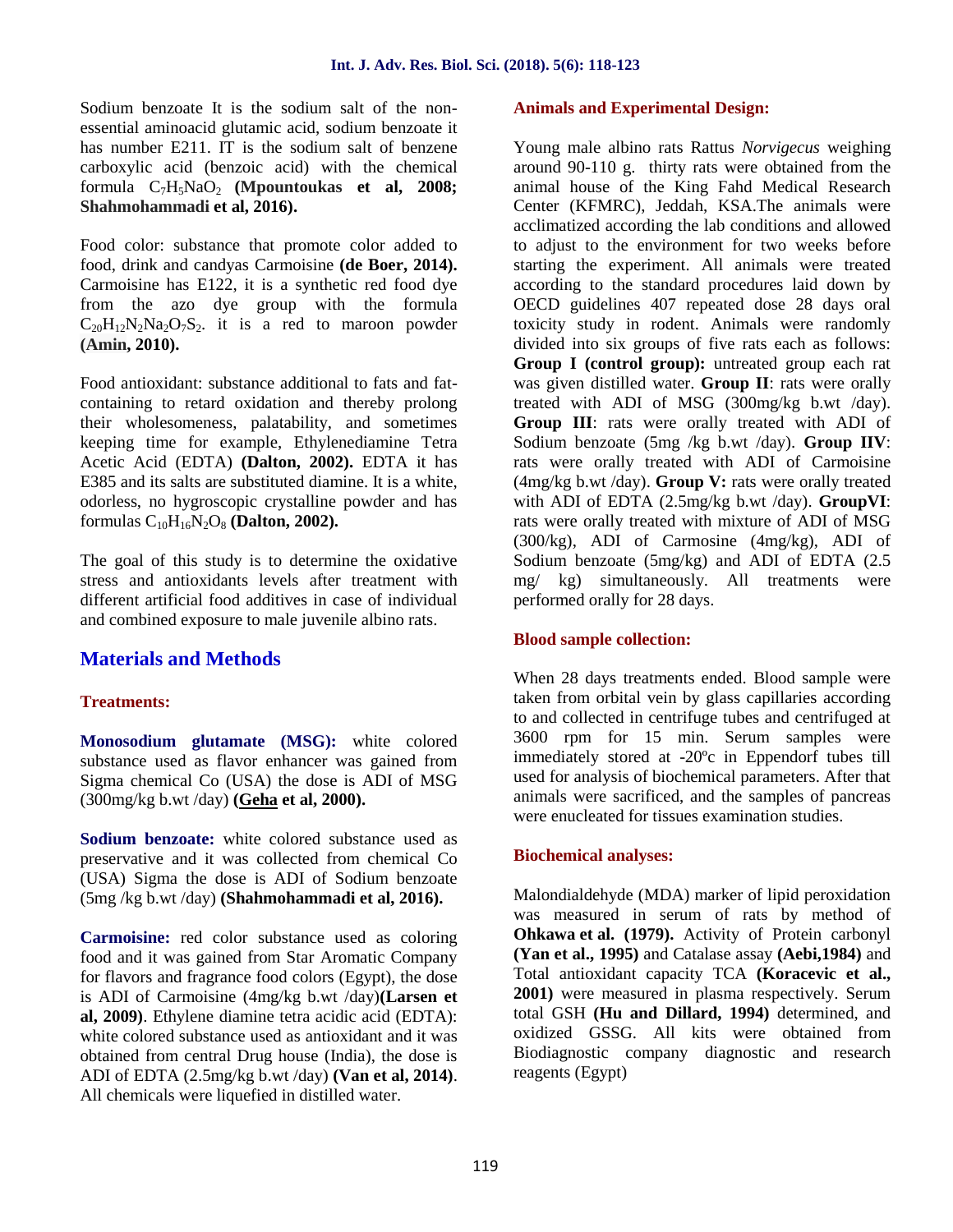#### **Statistical analysis:**

Using one-way analysis of variance (ANOVA) included in statistical package (SPSS) program, version 23. The gained data were analyzed. the demonstrated results were showed as Mean  $\pm$  S.E of the mean.

#### **Results**

Presented data in Table (1) depicted that treatment with each of monosodium glutamate MSG 300 mg/kg and sodium benzoate 5mg/kg induced remarkable elevation in oxidative stress marks malondialdehyde MDA and protein carbonyl PC this elevation is significant as compared with control at  $P < 0.05$ . However, treatment with food coloring Carmosine 4mg/kg and ethylenediamine tetra acetic acid salt EDTA 2.5mg/kg induced significant decrease in MDA when compared with control and other groups. PC recorded nonsignificant change with the same treatments. On the other hand, rats treated with mixture of the previous fore mentioned food additives (MSG, sodium benzoate, Carmosine and EDTA) remarkable significant elevation in both examined parameters (MDA & PC) against control and all experimental groups at  $P \le 0.05$ .



| <b>Parameters</b><br>groups        | Lipid peroxide<br>(nmol/ml)    | PC.<br>(nmol/ml)              |  |
|------------------------------------|--------------------------------|-------------------------------|--|
| <b>Control</b>                     | $4.49 \pm 0.17$                | $4.11 \pm 0.16$               |  |
| <b>MSG</b><br>(300mg/Kg)           | $6.96 \pm 0.15^{\circ}$        | $8.20 \pm 0.415^a$            |  |
| <b>Sodium benzoate</b><br>(5mg/kg) | $5.90 \pm 0.17^{\circ}$        | $4.41 \pm 0.21^{ab}$          |  |
| <b>Carmosine</b><br>(4mg/kg)       | $2.93 \pm 0.16^{ab}$           | $4.15 \pm 0.23^{\text{abc}}$  |  |
| <b>EDTA</b><br>(2.5mg/kg)          | $3.99 \pm 0.27^{\text{abcde}}$ | $4.49 \pm 0.15^{\text{abcd}}$ |  |
| <b>Mixture</b>                     | $5.64 \pm 0.18^{\rm abcde}$    | $7.56 \pm 0.44^{\text{abcd}}$ |  |

All groups were demonstrated as mean  $\pm$  SE for 5 rats a significance difference against control at  $P < 0.05$ . b significance difference against MSG group at  $P < 0.05$ c significance difference against Sodium benzoate group at P < 0.05 d significance difference against Carmosine group at P < 0.05 e significance difference against EDTA at P < 0.05

Demonstrated data in Table (2) declared reduction in the activity of catalase enzyme in serum of all treated groups pronounced reduction in catalase activity was recorded in Carmosine, EDTA and mixture groups. This reduction was significant against control and other groups at  $P < 0.05$ . main while, total antioxidant capacity (TAC) level in serum of MSG, Carmosine and mixture treated groups recorded significant decrease versus control and between groups. Furthermore, significant depletion in total glutathione content (GSH) was recorded all through the experimental groups pronounced in mixture treated group significant against control and between groups

at  $P < 0.05$ . remarkable elevation in serum oxidized glutathione GSSG in most of the treated groups pronounced in mixture group. significant elevation in GSSG was recorded against control and other groups at  $P < 0.05$ , reduction in GSH levels in serum of treated rats with each of MSG, sodium benzoate, Carmosine, EDTA and their mixture was declared. In table (2) concomitant with elevation of GSSG.

Difference the ratio of GSSG/GSH level reflect the pronounced reduction in total reduced glutathione as previously demonstrated.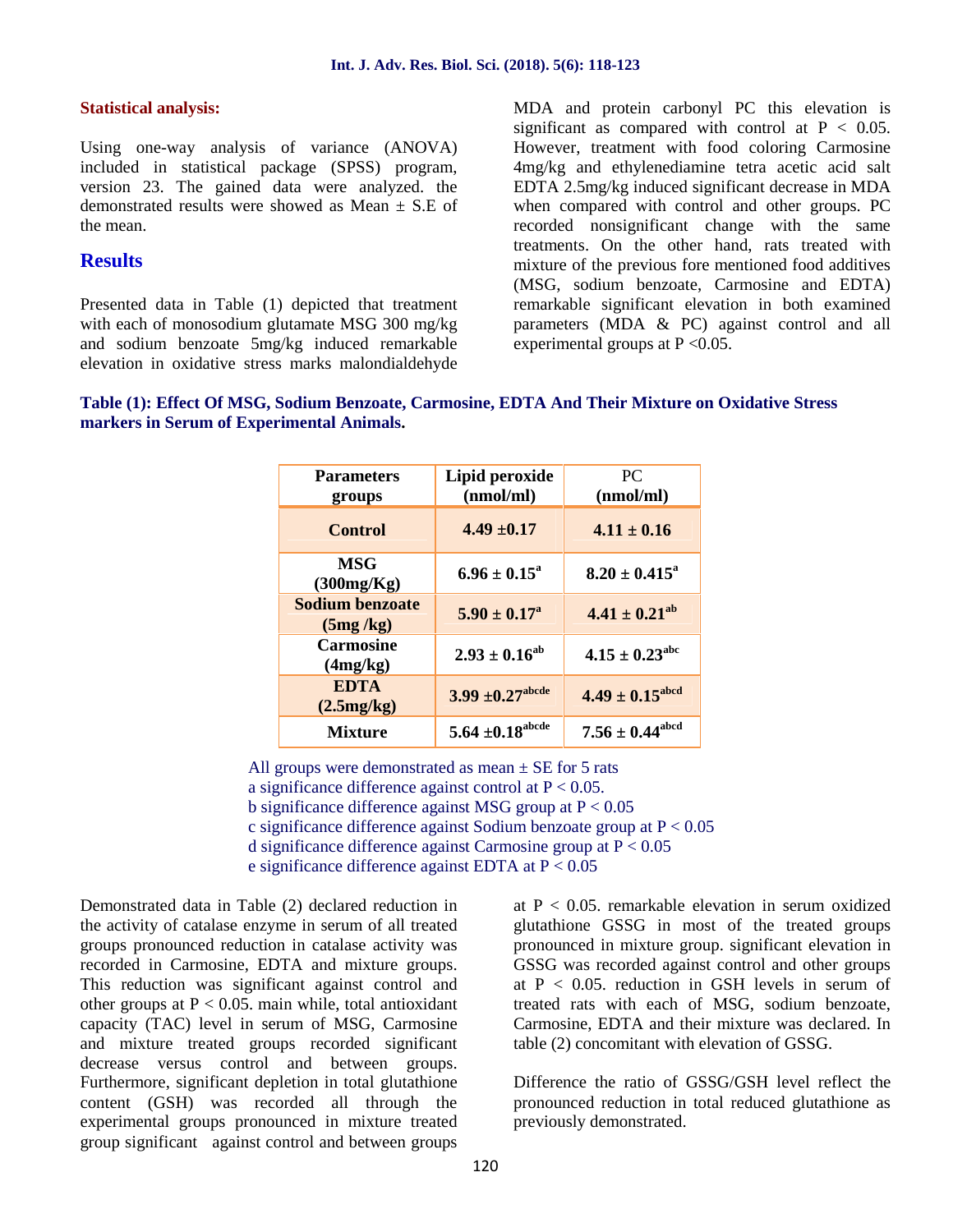| <b>Parameters</b><br>groups        | Catalase (U/L)                   | <b>TAC</b><br>(mmol/ml)        | total GSH<br>(mmol/ml)           | <b>GSSG</b><br>(mmol/ml)   | reduced GSH<br>(mmol/ml)      |
|------------------------------------|----------------------------------|--------------------------------|----------------------------------|----------------------------|-------------------------------|
| <b>Control</b>                     | $276.72 \pm 9.07$                | $0.20 \pm 0.003$               | $9.22 \pm 0.11$                  | $0.65 \pm 0.03$            | $8.62 \pm 0.12$               |
| $MSG$ (300mg/Kg)                   | $240.07 \pm 12.06$               | $0.02 \pm 0.001^a$             | $4.51 \pm 0.27$ <sup>a</sup>     | $1.31 \pm 0.06^a$          | $3.43 \pm 0.38$ <sup>a</sup>  |
| <b>Sodium benzoate</b><br>(5mg/kg) | $232.82 \pm 11.10$               | $0.19 \pm 0.002^b$             | $8.32 \pm 0.50^{\rm b}$          | $0.81 \pm 0.04^b$          | $7.51 \pm 0.48$ <sup>ab</sup> |
| <b>Carmosine</b><br>(4mg/kg)       | $71.911 \pm 3.63^{\text{abc}}$   | $0.02 \pm 0.001$ <sup>ac</sup> | $7.75 \pm 0.43^\mathrm{ab}$      | $0.51 \pm 0.04^{\rm bc}$   | $7.16 \pm 0.43$ <sup>ab</sup> |
| EDTA $(2.5mg/kg)$                  | $126.90\pm46.65^{\text{abc}}$    | $0.205 \pm 0.003^{bd}$         | $7.85 \pm 0.08$ <sup>ab</sup>    | $0.77 \pm 0.05^{\rm bd}$   | $7.04 \pm 0.09$ <sup>ab</sup> |
| <b>Mixture</b>                     | $215.75 \pm 4.72$ <sup>ade</sup> | $0.11{\pm}0.01^{\rm bed}$      | $5.67 \pm 0.34^{\mathrm{abcde}}$ | $1.32 \pm 0.10^{\rm acde}$ | $4.31 \pm 0.27^{\rm acde}$    |

**Table (2): Effect Of MSG, Sodium Benzoate, Carmosine, EDTA And Their Mixture on Antioxidant Markers in Serum of Albino Rats**

All groups were demonstrated as mean  $\pm$  SE for 5 rats

a significance difference against control at  $P < 0.05$ 

b significance difference against MSG group at  $P < 0.05$ 

c significance difference against Sodium benzoate group at P < 0.05

d significance difference against Carmosine group at P < 0.05

e significance difference versus EDTA at P < 0.05

## **Discussion**

Artificial additives of food have an important role in different food commodities. The purpose of using these additives is keeping the shelf life of food longer, progress the taste, texture, constituents and color as well as prevent the deterioration of food by bacteria present in containers **(Houghton, 2002).** Side effects of using these chemicals are allergies, stomach pains, vomiting, relaxing problems, hives furthermore skin rashes. The current work examines the effect of individual and combined administration of different food additives on induction of the free radicals and effect on antioxidant enzymes and the consequence effect on pancreatic enzymes and insulin hormone. The results revealed that treatment with each of monosodium glutamate and sodium benzoate induced remarkable elevation in oxidative stress markers malondialdehyde MDA and protein carbonyl PC. concomitant with these findings reduction in some measured antioxidant markers Catalase, total antioxidant capacity as well as total glutathione content and reduced glutathione. elevation in oxidized glutathione was also reported. These results run parallel with **(Selvakumar et al., 2006). (Okwudiri et al, 2012; Onyema et al., 2006)** who reported that male Wister rats treated with MSG at a dose of 4g/kg body weight for ten days showed elevation in lipid peroxidation may be refer to a direct effect of propagation of ROS resulting from MSG treatment. Also, **Villagarcía et al, (2016)** recorded significant increase in protein carbonyl in newborn male pups of Wistar rats treated with 4mg/g BW MSGthey also reported reduction in GSH and antioxidant enzymes in MSG treated Wister rats. Meanwhile, **Khoshnoud, et al; (2017)** reported significant elevation in MDA and reduction in GSH levels in mice administrated different concentrations of Sodium benzoate (0.56, 1.125, and 2.25 mg/mL) for 4 weeks.

On the other hand, our treatment with food color Carmosine and antioxidant EDTA induced decrease in serum MDA and non-significant changes in protein carbonyl. **Elgazar, (2013)** agree with our findings color and antioxidant food additives did not induce elevation in oxidative stress markers and in total glutathione and antioxidant enzymes. On the other hand, the results declared that treatment with mixture of MSG, sodium benzoate, Carmosine and EDTA induced remarkable significant elevation in oxidative stress examined parameters (MDA & PC) in addition to the reduction in antioxidant enzymes and GSH. Meanwhile, **Helal et al., (2017)** reported induction in oxidative stress biomarkers after oral administration with the mixtures of food additives MSG, NaNO2 and annatto to young male albino rats for 30 days. additives to food produces significant alterations in antioxidant enzyme activity. whereas, **Sivaramakrishnan et al. (2008)** explained that Glutathione is important to preserve the reduced state of cells and to abolish all the damage effects of oxidative stress. GSH may be key in A large number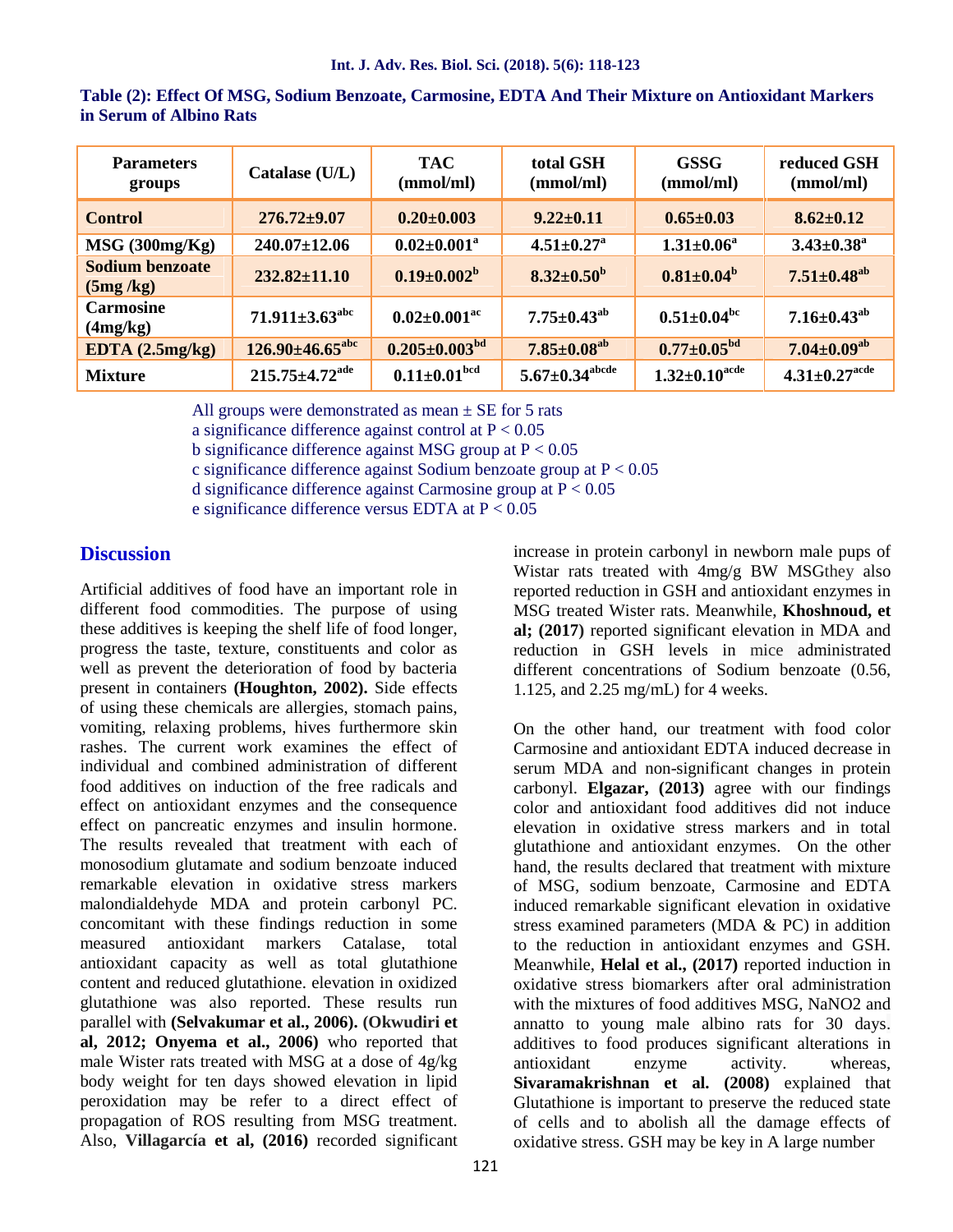living exercises including those detoxifications about endogenous and exogenous mixes. Over production in ROS is the results of increased consumption of food additives and reduction of antioxidants, such as glutathione **(Chaves et al, 2008).** The major intracellular antioxidant is the reduced form (GSH), glutathione (glycyl-cysteinyl- -glutamate) and a major and detoxifying agent **(Reid and Jahoor, 2001).** oxidation of GSH into glutathione disulfide (GSSG) is the result of ROS. The intracellular glutathione concentration is the final result of a balance between GSH generation (via de novo synthesis and recycling from GSSG by glutathione reductase) and the combined rate of GSH consumption by ROS and excretion of the resulting GSSG **(Griffith, 1999).** Under normal conditions 95% of the intracellular glutathione is present in its reduced GSH form **(Reid and Jahoor, 2001).** The oxidized GSSG form can either be recycled to GSH or removed from the intracellular environment by certain transportation mechanism that explain the increase in serum GSSG and reduction in GSH recorded in the present study.

## **Conclusion**

Our study has demonstrated that oral administration of individual and mixtures of different types of food additive resulted in a vehement disturbance in antioxidant enzymes system that stimulate oxidative stress. So, due to the hazardous effect of food additives, it is recommended to limit their uses.

## **References**

- Amin, K. A., Hameid II, H. A., &Elsttar, A. A. (2010). Effect of food azo dyes tartrazine and carmoisine on biochemical parameters related to renal, hepatic function and oxidative stress biomarkers in young male rats. *Food and Chemical Toxicology*, *48*(10), 2994-2999.
- Chaves, M. A. F., Leonart, M. S. S., & do Nascimento, A. J. (2008). Oxidative process in erythrocytes of individuals with hemoglobin S. *Hematology*, *13*(3), 187-192.
- Dalton, L. 2002. Using Preservatives. Chemical and Engineering News. 50 (45):40
- de Boer, L., 2014. Biotechnological production of colorants. Adv. Biochem. Eng. Biotechnol. 143, 51e89.
- Elgazar, A. F. (2013). Effects of butylated hydroxytoluene and butylated hydroxyanisole against hepatotoxicity induced by carbon

tetrachloride in rats. *World Appl. Sci. J*, *22*(1), 63- 69.

- El-Samrages, Y. (Ed.), 2012. Food Additives. Intechweb.org, Croatia.FAIRS Country Report, 2012. Food and Agricultural Import Regulations and Standards – Narrative, Saudi Arabia, ed. O.o.A.A.o.- t.U.F.A.S.i.s. Arabia.
- Emerton V  $& Choi E (2008) Food additives and why$ they are used. In Essential Guide to Food Additives, 3rd ed. pp. 1–21. Surrey: Leatherhead Publishing.
- Geha, R. S., Beiser, A., Ren, C., Patterson, R., Greenberger, P. A., Grammer, L. C., ... &Corren, J. (2000). Review of alleged reaction to monosodium glutamate and outcome of a multicenter double blind placebo-controlled study. *The Journal of nutrition*, *130*(4), 1058S-1062S.
- Griffith, O. W. (1999). Biologic and pharmacologic regulation of mammalian glutathione synthesis. *Free Radical Biology and Medicine*, *27*(9-10), 922-935.
- Helal, E. G., El-Sayed, R. A., Mustafa, M. A., & El- Gamal, M. S. (2017). Adverse Effects of Two Kinds of Food Additive Mixtures (Flavor Enhancer, Food Preservative or Food Coloring Agent) on Physiological Parameters in Young Male Albino Rats. Egyptian Journal of Hospital Medicine, 67(1).
- Houghton, M. (2002). The American Heritage Food Science Dictionary.
- Hu, M. L., & Dillard, C. J. (1994). Plasma SH and GSH measurement. *Methods Enzymol*, *233*(385), 87.
- Husarova, V., &Ostatnikova, D. (2013). Monosodium glutamate toxic effects and their implications for human intake: a review. *JMED Research*, *2013*, 1- 12.
- Khoshnoud, M. J., Siavashpour, A., Bakhshizadeh, M., &Rashedinia, M. (2017). Effects of sodium benzoate, a commonly used food preservative, on learning, memory, and oxidative stress in brain of mice. *Journal of biochemical and molecular toxicology*.
- Koracevic, D., Koracevic, G., Djordjevic, V., Andrejevic, S., &Cosic, V. (2001). Method for the measurement of antioxidant activity in human fluids. *Journal of clinical pathology*, *54*(5), 356- 361.
- Larsen, J. C., Mortensen, A., & Hallas-Møller, T. (2009). Scientific Opinion on the re-evaluation of Azorubine/Carmoisine (E 122) as a food additive on request the European Commission: Question number: EFSA-Q-2008-226.